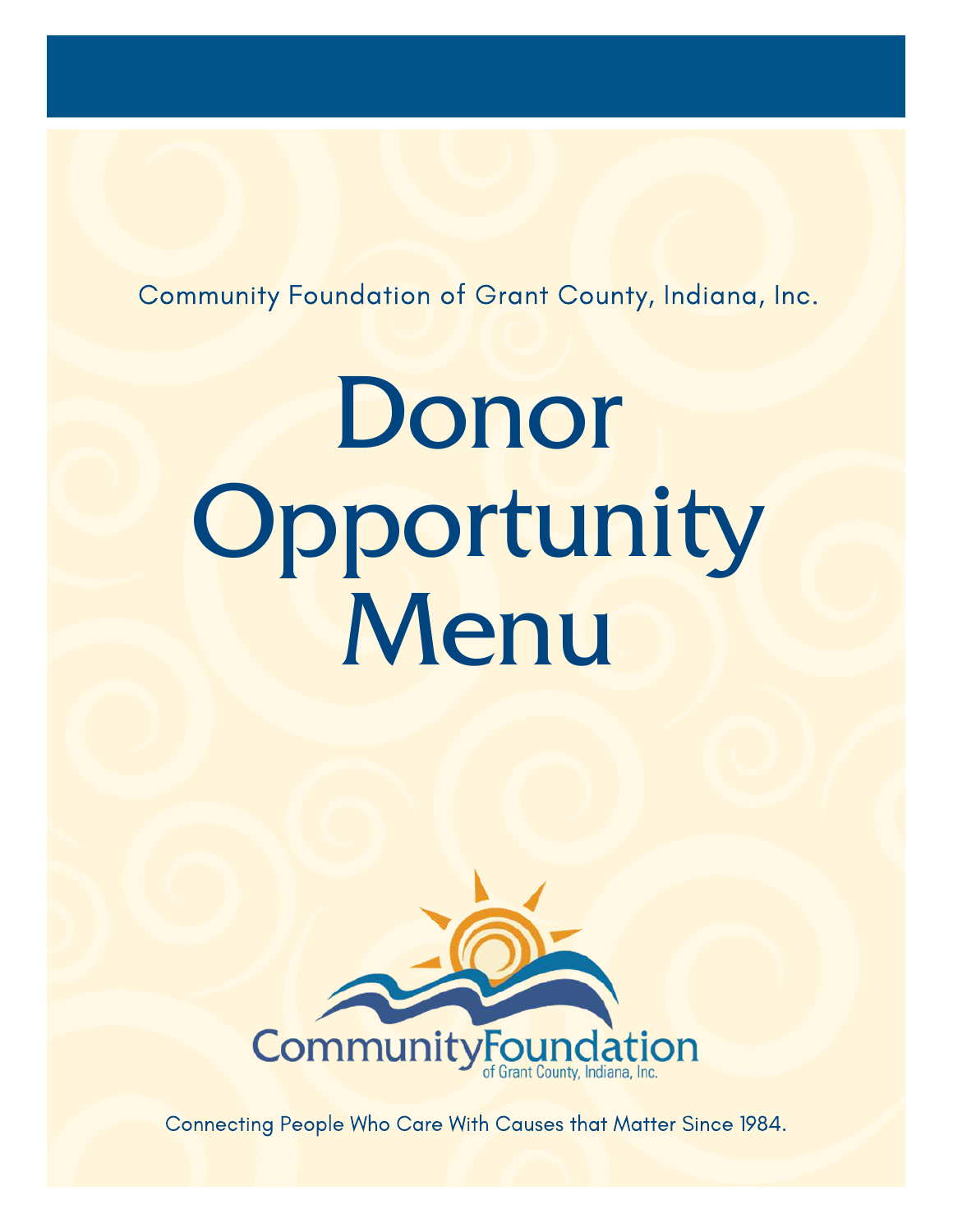## Two types of funds available in the Donor Opportunity Menu...

Endowed Funds are permanent funds that grow over time and grant a percentage of the average balance per year. The fund grows as the money is invested with other Foundation investments to maximize returns and provide long-term impact for Grant County. There is an initial donation to open the fund. Minimum fund balance must be reached within two years, unless it is an Acorn Fund, when donors may take five years to reach the minimum.

### Endowed Funds: Pass-Through Funds:

Pass-Through Funds are temporary funds that provide the ability to accept charitable donations while an organization or group is pursuing its 501c3, charitable status. Individual donations under \$250 do not generate a charitable tax receipt.

If you would like to make a gift to one of the funds held at the Community Foundation, please make your check payable to the Community Foundation and write the fund name(s) in the memo line of your check.

## Mission

The mission of The Community Foundation of Grant County, IN, Inc. is to connect people, resources, and causes to promote sustainable impact towards the betterment of Grant County.

## **Commitment**

We are committed to:

- Develop a permanent endowment for the community.
- Serve donors with various interests at various levels of giving.  $\bullet$
- Assess and respond to emerging and changing community needs.

## Vision

The Community Foundation of Grant County serves donors, non-profits, and the community with the intent of building endowments to provide income for local charitable causes now and forever.

#### **Contact us!**

It's easy to contact us at the Community Foundation of Grant County... we're everywhere! Do you have a "tion" for us? A question, a contribution, a solution, a celebration, a recommendation, a communication, a connection, or a donation? Then contact us! We'd love to help you out!



Call Us: 765-662-0065

- Google Us: www.GiveToGrant.org
- Email Us: SayHello@GiveToGrant.org



Facebook Us: **GiveToGrant** 

Tweet Us: @GiveToGrant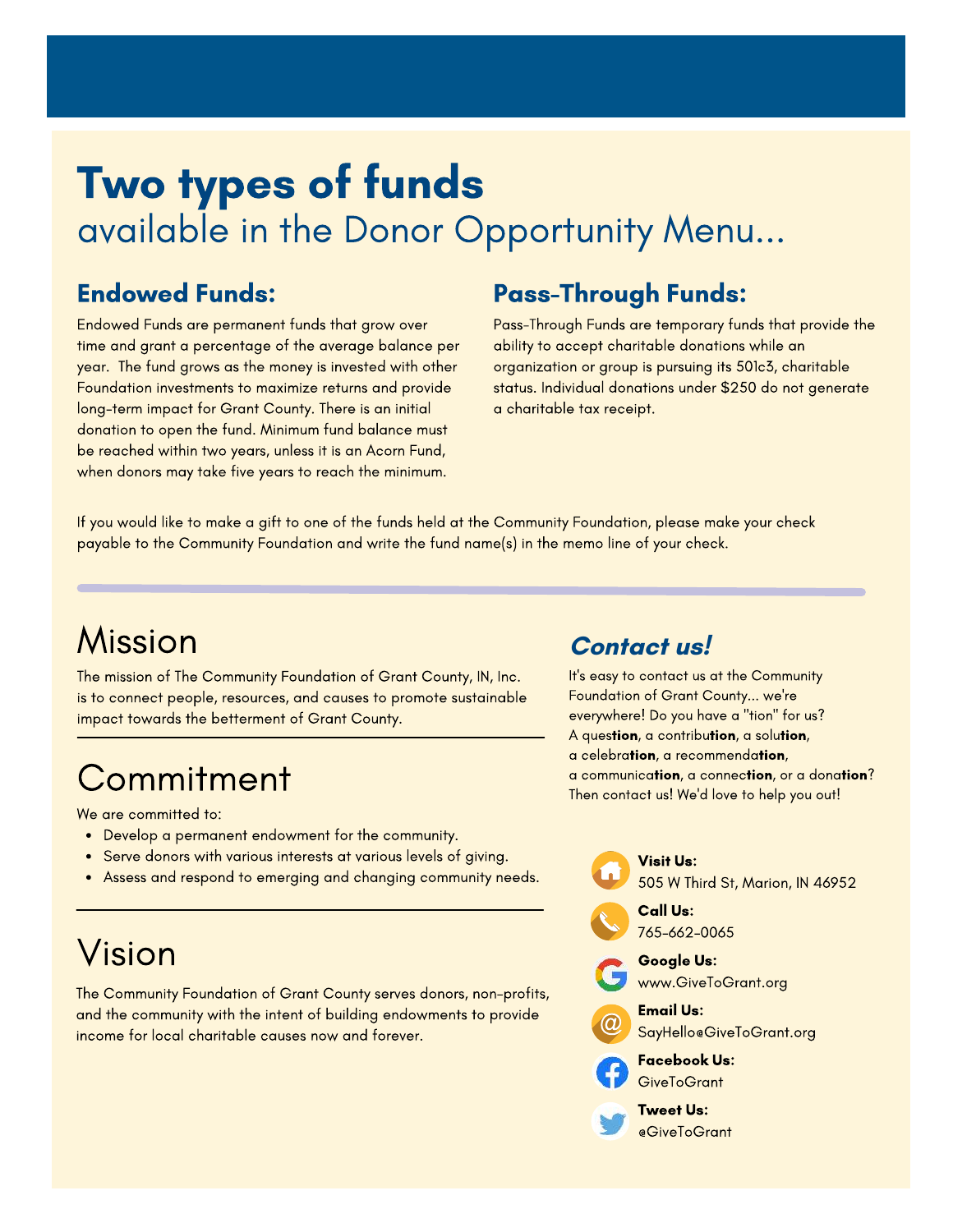#### Gift Opportunities

There are many opportunities for giving with the Community Foundation. Donations to existing funds or for general support may be made at any time in the following ways:

Cash: Cash is the easiest way to contribute and may qualify for maximum allowable income tax deductions.

Appreciated Securities: If securities are highly appreciated, a charitable contribution of them may allow the donor to deduct the full fair market value and thus avoid capital gains tax on the appreciation.

Real Estate: Real Estate may be given at appraised value, with prior Community Foundation approval and acceptance, so that the donor can receive a full charitable deduction and avoid capital gains taxes. In most cases, real estate will be liquidated.

Life Insurance: Life Insurance can be used to create a major gift at relatively low cost to the donor. If the Community Foundation is named owner or beneficiary of a new or existing policy, the donor receives a tax deduction. Additional premiums paid through the Foundation are tax deductible, and proceeds pass to charity, free of tax.

#### Including the Foundation in your Will or Living Trust:

A bequest of cash, securities, or real estate can significantly reduce the taxes otherwise payable by your estate. Your heirs benefit and, if a fund is established, your good work in the community will continue permanently in your name, a living symbol of your charitable intentions.

#### Sample Bequest Language

I give and bequeath and devise to The Community Foundation of Grant County, Indiana, Inc., a 501c(3) nonprofit corporation organized under the laws of the State of Indiana and located in Marion, Indiana, percent (\_\_\_\_\_\_\_\_\_\_\_\_%) of my estate OR the sum of \$\_\_\_\_\_\_\_\_\_\_\_\_\_\_\_\_\_ OR all my right, title, and interest in the following described property: \_\_\_\_\_\_\_\_\_\_\_\_\_\_\_\_\_\_\_\_\_\_\_\_ OR all rest, residue, and

remainder of my estate to be used for the following purposes:

Retirement Plan Assets: A donor can use retirement plan assets to create a fund within the Community Foundation or to make a charitable contribution to minimize taxes owed in an estate plan.

#### There are Ways to Give and Receive an Income

**Gift Annuities:** The Community Foundation can offer competitive rates to donors wishing to make a charitable contribution, but retain a lifetime income. A portion of these gifts may be tax-deductible and the income is guaranteed.

Charitable Remainder Trust: Deferred gifts may be created so that you or someone you love can receive a lifetime income. At the death of the first beneficiary, the remainder of the trust passes to the purposes the donor has specified. These trusts provide current income tax deductions and/or estate tax deductions.

#### Other Ways to Make a Charitable Gift to Reduce Taxes

Charitable Lead Trust: Many individuals with sizable estates wish to take care of their children and grandchildren. However, they worry about the effect of estate taxes on the size of their loved ones' inheritance. setting up a Charitable Lead Trust can take care of charitable interests as well as family.

You can donate part of your estate to a trust now with the income going to charity for a designated number of years. When the trust ends, the assets are passed on to designated beneficiaries, thereby reducing estate taxes. Support is given to the charity during all of the in-between years, and beneficiaries receive much more than they would have otherwise. Certain Lead Trusts also make it possible to pass value to future generations at greatly reduced tax levels.

Memorial/Honorary Gifts: Donations may be made to any of the many funds already existing. Or, a new fund may be established in memory of an individual who has passed away or in honor of a special event or occasion.